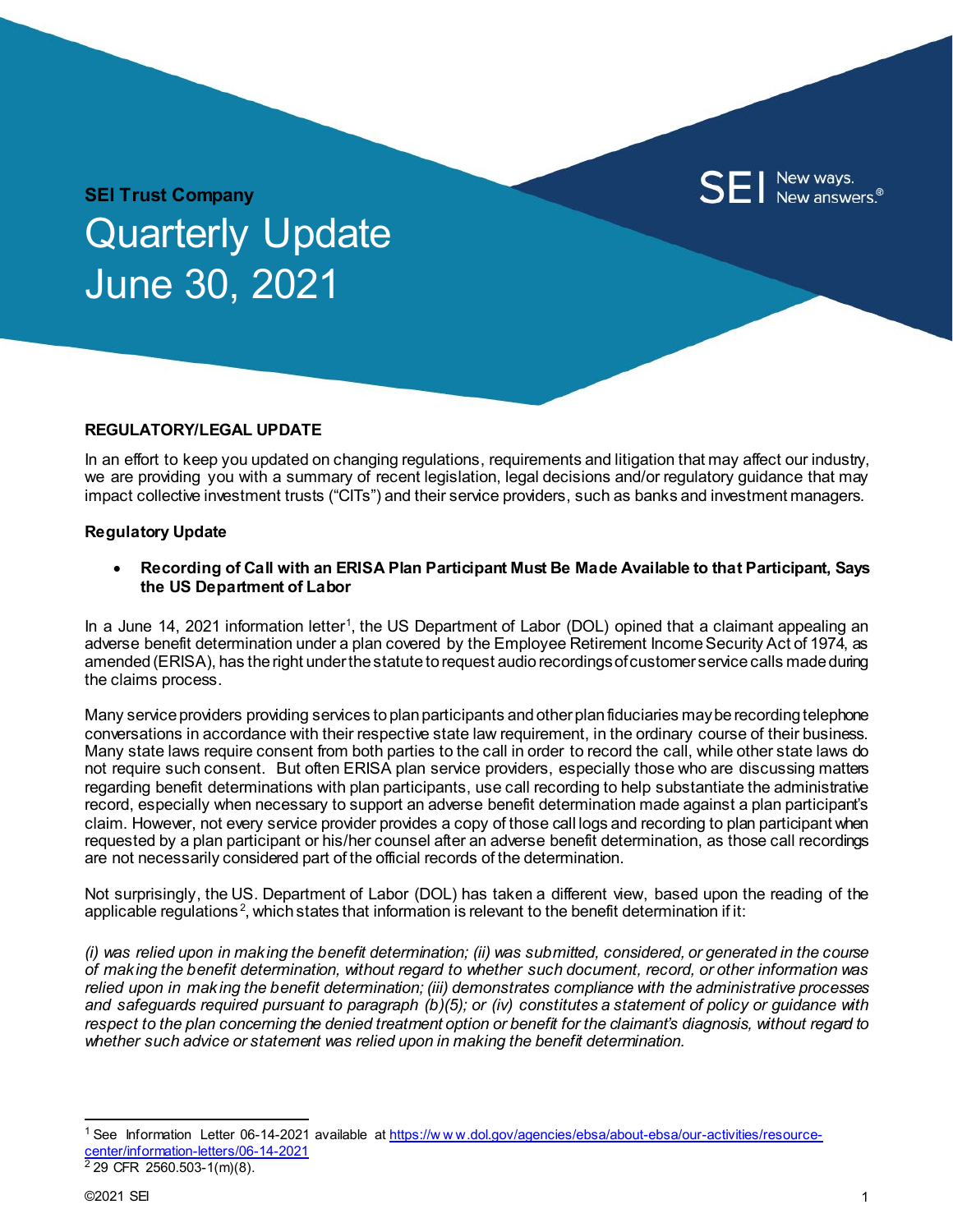"As subparagraph (ii) states, information is relevant to a claimant's claim if it "was … generated in the course of making the benefit determination," even if it was not "relied upon in making the benefit determination." Consequently, for purposes of subparagraph (ii) it is immaterial whether information was "not created, maintained, or relied upon for claim administration purposes."[3](#page-1-0)

Further, the DOL noted that nothing in the regulations support a conclusion that records had to be in paper format, or any specific format for that matter, for the disclosure requirements to apply for purposes of appealing an adverse benefit determination. So, again, not surprisingly, the DOL opined in its informational letter, that it would expect service providers who maintain recordings of telephone calls with plan participants, to provide a copy of the recording or transcript when requested as part of a review of the administrative records following a benefit determination.

As a matter of clarification, the letter is not binding on courts or technically even on the DOL itself. The letter was provided pursuant to ERISA Procedure 76-1, which states: "An information letter issued by the department is informational only and is not binding on the department with respect to any particular factual situation." Although federal courts will sometimes defer to formal agency rules and rulings, they generally will not defer to other expressions of agency opinions.

### • **Updates on Regulatory Cybersecurity Initiatives Instituted by both the DOL and the US Securities & Exchange Commission**

By now, most everyone knows that cybersecurity practices are a top priority at most, if not all, state and federal regulators, including both the DOL and the US Securities & Exchange Commission (SEC). Here's a brief update on what is happening at both:

## **SEC: Recent Enforcement Action**

The U.S. Securities and Exchange Commission (SEC) has recently announced its first large civil monetary penalties and a cease-and-desist order against First American Financial Corporation (FAFC) for deficient disclosure controls and procedures related to cybersecurity risks. The action was taking in connection with the New York State Department of Financial Services' (NYSDFS) first-ever charges for violating the NYSDFS' Cybersecurity Regulations.

The case alleged arose as follows: On May 24, 2019, a cybersecurity journalist notified FAFC's investor relations personnel that its web application for sharing document images related to title and escrow transactions had a cybersecurity vulnerability that exposed sensitive personal information from more than 800 million documents from real estate transactions, including bank account numbers, mortgage and tax records, Social Security numbers, wire transactions receipts and drivers' licenses images. After FAFC shut down external access to this web application, the journalist published an article regarding the vulnerability.

Following an investigation on the claim, on June 15, 2021, the SEC announced that it had settled its enforcement action against FAFC with an agreed to cease-and-desist order and a civil monetary penalty of \$487,616. The SEC found that FAFC's deficient disclosure controls and procedures related to cybersecurity risks violated Rule 13a-15(a) under the Securities Exchange Act of 1934, as amended (Exchange Act), which requires issuers registered under Section 12 of the Exchange Act to maintain disclosure controls and procedures to ensure the timely and accurate reporting of information as required by the SEC's rules and forms.

The SEC concluded that FAFC senior executives lacked information necessary to evaluate FAFC's cybersecurity responsiveness and the magnitude of the risk from the web application's vulnerability at the time they approved the Form 8-K. Despite being in the business of providing services related to real estate transactions, the SEC determined that FAFC ". . . did not have any disclosure controls and procedures related to cybersecurity, including incidents involving potential breaches of that data."[4](#page-1-1) In announcing this settlement, the chief of the SEC Enforcement Division's Cyber Unit warned that "[i]ssuers must ensure that

<span id="page-1-0"></span><sup>&</sup>lt;sup>3</sup> See Information Letter 06-14-2021.

<span id="page-1-1"></span><sup>4</sup> See *SEC Press Release, SEC Charges Issuer With Cybersecurity Disclosure Controls Failures*, https://w ww.sec.gov/news/press-release/2021-102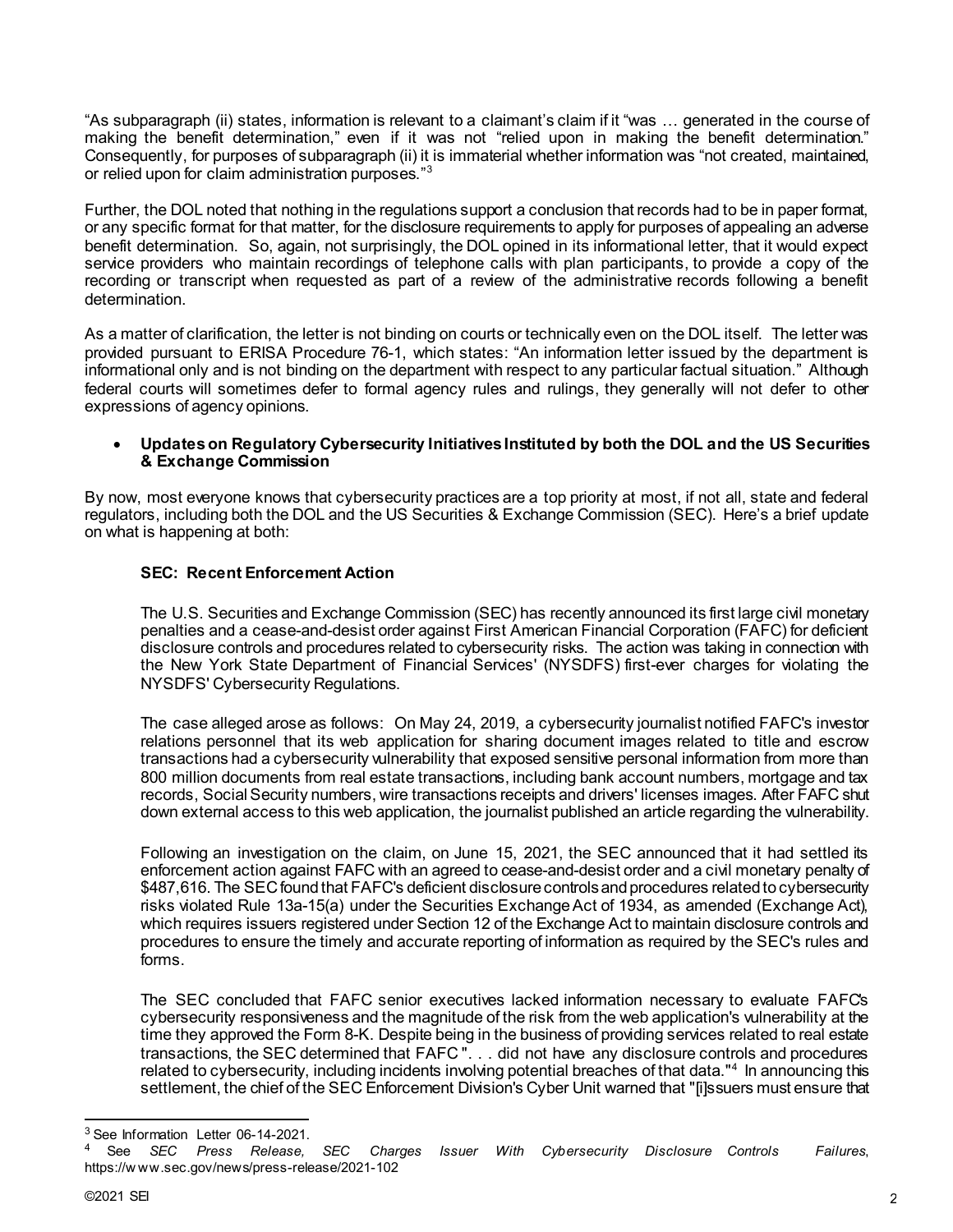information important to investors is reported up the corporate ladder to those responsible for disclosure."

#### **DOL: New Cybersecurity Guidance and Commencement of Examinations Focusing on Cybersecurity**

In April, the Department of Labor (DOL) issued its first guidance on cybersecurity practices for ERISA retirement plans. The guidance, which was largely in response to a U.S. Government Accountability Office report urging the DOL to issue cybersecurity recommendations, establishes the DOL's minimum expectations for addressing cybersecurity risks.<sup>[5](#page-2-0)</sup> The guidance was issued in three parts. The first part was *Cybersecurity Program Best Practices*, issued for use by plan sponsors. The second part was *On Line Security Tips*, which was directed to plan participants and beneficiaries who access their retirement account information on line. Then finally, the DOL issued *Tips for Hiring a Service Provider with Strong Cybersecurity Practices*, which although directed to plan sponsors, has meaning for plan service providers and third party fiduciaries, since it outlines what plan sponsors and named fiduciaries will be asking plan service providers going forward. Several plans may even ask the plan service provider to confirm that it meets the guidelines of the guidance, without asking for specifics.

Generally, the *Tips* guidance outlines the type of due diligence that a plan sponsor should engage in before hiring a plan fiduciary, especially one that handles sensitive plan level recordkeeping data like plan participant names, addresses, social security numbers and the like. It recommends plan sponsors ask about the service provider's information security standards, practices and policies, ask the service provider how it validates its practices, and what levels of security standards it has met and implemented, evaluate the service provider's track record in the industry, ask about past breaches and remediation efforts and ask about cyber-insurance policies. Further, the DOL recommends that plan sponsors add the following provisions to their contracts with service providers: information reporting, appropriate confidentiality provisions, notification of breaches, compliance with records retention requirements, and confirmation of cybersecurity insurance. Also important is what is not in the *Tips* guidance, which does not specify any specific cybersecurity requirements, like adherence to any specific industry standards, or requires any specific indemnification provisions in any service provider contracts. Like most activities that a plan fiduciary takes on behalf of a plan, the plan sponsor is directed to have prudence oversight of a plan service provider by understanding the specifics of the service provider's cybersecurity standards and the appropriate contractual protections for the plan and its participants.

Much like the Informational Letter outlined above, the guidance is not binding on courts or technically on the DOL itself. However, although the DOL only issued its first cybersecurity guidance in April, it has been reported that several entities have already received DOL examination requests surrounding their  $\,$ cyberse $\,$ curity practi $\,$ ces. $\,{}^6\,$  $\,{}^6\,$  $\,{}^6\,$  It is reported that the examination request list includes the following informational requests:

"*All policies, procedures, or guidelines relating to: Data governance, classification, and disposal, The implementation of access controls and identity management, including any use of multi-factor authentication, The processes for business continuity, disaster recovery, and incident response, The assessment of security risks, Data privacy, Management of vendors and third party service providers, including notification protocols for cybersecurity events and the use of data for any purpose other than the direct performance of their duties, Cybersecurity awareness training, and Encryption to protect all sensitive information transmitted, stored, or in transit*

*All documents and communications relating to any past cybersecurity incidents* 

*All security risk assessment reports*

*All security control audit reports, audit files, penetration test reports and supporting documents, and any other third-party cybersecurity analyses*

*All documents and communications describing security reviews and independent security assessments of the assets or data of the plan stored in a cloud or managed by service providers*

<span id="page-2-0"></span><sup>5</sup> See *Cybersecurity* available on the DOL's w ebsite at: [https://w w w.dol.gov/agencies/ebsa/key-topics/retirement](https://www.dol.gov/agencies/ebsa/key-topics/retirement-benefits/cybersecurity)[benefits/cybersecurity](https://www.dol.gov/agencies/ebsa/key-topics/retirement-benefits/cybersecurity)

<span id="page-2-1"></span><sup>6</sup> See *Well that was fast: The Department of Labor commences cybersecurity audit activity* available at [https://w ww.nixonpeabody.com/en/ideas/articles/2021/06/23/dol-cybersecurity-audits](https://www.nixonpeabody.com/en/ideas/articles/2021/06/23/dol-cybersecurity-audits)